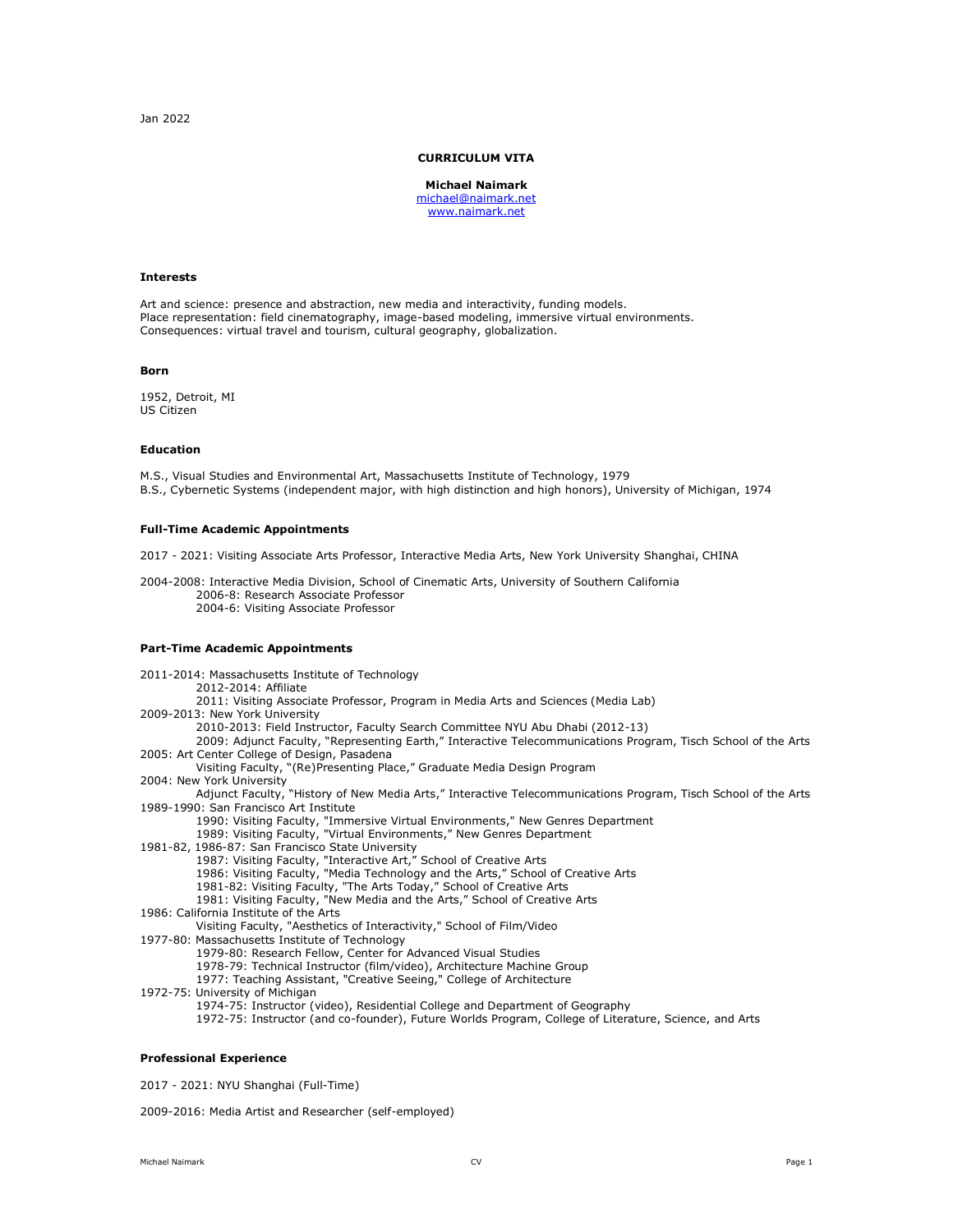2016: Consultant, Jaunt VR, Palo Alto, CA

2015: Resident Artist (their first), VR Division, Google, Mountain View, CA

2011-2016: Partner, "liiive.tv," a USC-initiated startup around spontaneous video webcasting, New York 2011: Consultant, "My3D" consumer stereoscopic viewer, Hasbro, Inc., Pawtucket, RI

2010: Consultant, "Movie Tagger", a USC-initiated project, Related Content Database (RCDB) Inc., SF

2009: Project Director, "80+1: A Journey Around the World", an EU Culture Capital project produced by Ars Electronica, Linz, AUSTRIA

2004 – 2008: USC (Full-Time)

2001-2004: Media Artist and Researcher (self-employed) 2004: Ars Electronica Festival, Linz, AUSTRIA (guest curator, 25th anniversary symposium) 2004: Columbia University School of the Arts (consultant for the art and technology strategic plan) 2002-03: Rockefeller Foundation and Leonardo/ISAST, New York (director, "arts lab" feasibility study) 1992-2001: Member of the Research Staff, Interval Research Corporation, Palo Alto (Full-Time) One of first 15 employees Founding Member, Intellectual Property Committee Co-Chair, Publications Committee Project Coordinator, "Immersion" and "New Media" projects Lead Inventor, 6 patent applications (all allowed) Initiator, Kundi.com, a spinoff venture around spontaneous video webcasting 1980-1992: Media Artist and Researcher (self-employed) 1980-81, 1991-92: MIT Media Lab (consultant) 1987-90: Apple Multimedia Lab (full-time consultant) 1986-90; Lucasfilm (consultant) 1985-86: Panavision (consultant) 1982-84: Atari Research Lab (full-time consultant) and: St. Louis Zoo (1989); Technology Center of Silicon Valley, San Jose (1989); City of Karlsruhe ZKM Advisory delegation (1988); Fleet Science Center, San Diego (1988); LA Open School (1988); Museum of Science and Industry, Chicago (1988); Advanced Interaction Inc., San Francisco (1987); Videodisc Publishing, Inc., New York (1987); HOK Associates, St. Louis (1987); Mattel Inc., Hawthorne, CA (1987); Lotus Development

Corporation (w/The Future Squad), Cambridge (1987); NY Museum of Modern Art (1986); Advanced Decision Systems, Mountainview, CA (1986); Microsoft Corporation, Seattle (1986); Renan Productions, Los Angeles (1985); SF Museum of Modern Art (1985); Mirror Systems, Cambridge (1985); Lynn Hershman Projects, San Francisco (1984); Realtime Video Productions, San Francisco (1984); Bank of America, San Francisco (1983); Search and Design, San Anselmo (1982); WED Enterprises (Disney Research) (1982), Glendale, CA; Office of the President, National Geographic Society, Washington DC (1981).

# **Artist Residencies**

2015: Google VR, Mountain View, CA

2005: "(Re)Presenting Place," Art Center College of Design, Pasadena

2001-2: Institute of Advanced Media Arts and Sciences (IAMAS), Gifu, JAPAN

- 1993: "Art and Virtual Environments," Banff Centre for the Arts, CANADA
- 1991: "Bioapparatus," Banff Centre for the Arts, CANADA
- 1990: Zentrum fur Kunst und Medientechnologie (ZKM), Karlsruhe, GERMANY
- 1987: Exploratorium, San Francisco

# **Grants, Awards, and Acknowledgements**

2020-2021: Recipient, "Special Research Grant," for "bracket hack" improvement for teleconferencing, NYU Shanghai 2018-2020: Recipient, NYU Technology-Enhanced Education (TEE) grant for "TeleWindow" project, NYU Shanghai

2007: Recipient, Google Research Award for "Collective Photo Mapping" (with Paul Debevec as secondary recipient) 2002: Recipient, Rockefeller Foundation Creativity & Culture grant, New York (Leonardo/ISAST "arts lab" study)

2002: Recipient, World Technology Award for the Arts, New York

1992: Recipient, First Award (SFAI Immersive Virtual Environments class), Futures Scenario, ACM SigCHI, Monterey

1992: Recipient, Artist Fellowship Program Grant in "New Genres," California Arts Council

1991: Recipient, Artist Grant, Tamarack Foundation, San Rafael, CA

1989: Recipient, Spring Show Award (Virtual Environments class), SF Art Institute

1984: Recipient, First Award, SECA "Film as Art," SF MOMA 1980: Recipient, Media Arts Fellowship, National Endowment for the Arts

- 1979: Recipient, M.I.T. Council for the Arts Grant
- 1978: Recipient, M.I.T. Council for the Arts Grant
- 

2007: Nominee, Rockefeller Foundation Fellowship, New York

- 2005: Nominee, Rockefeller Foundation Fellowship, New York
- 2001: Nominee, World Technology Award for the Arts, London, UK

1998: Nominee, ICC Biennale '99, Tokyo, JAPAN (abstained)

- 1997: Nominee, Rockefeller Foundation Fellowship, New York (abstained)
- 1995: Nominee, Chrysler Innovation in Design Award, New York

1994: Nominee, ARTEC '95, Nagoya, JAPAN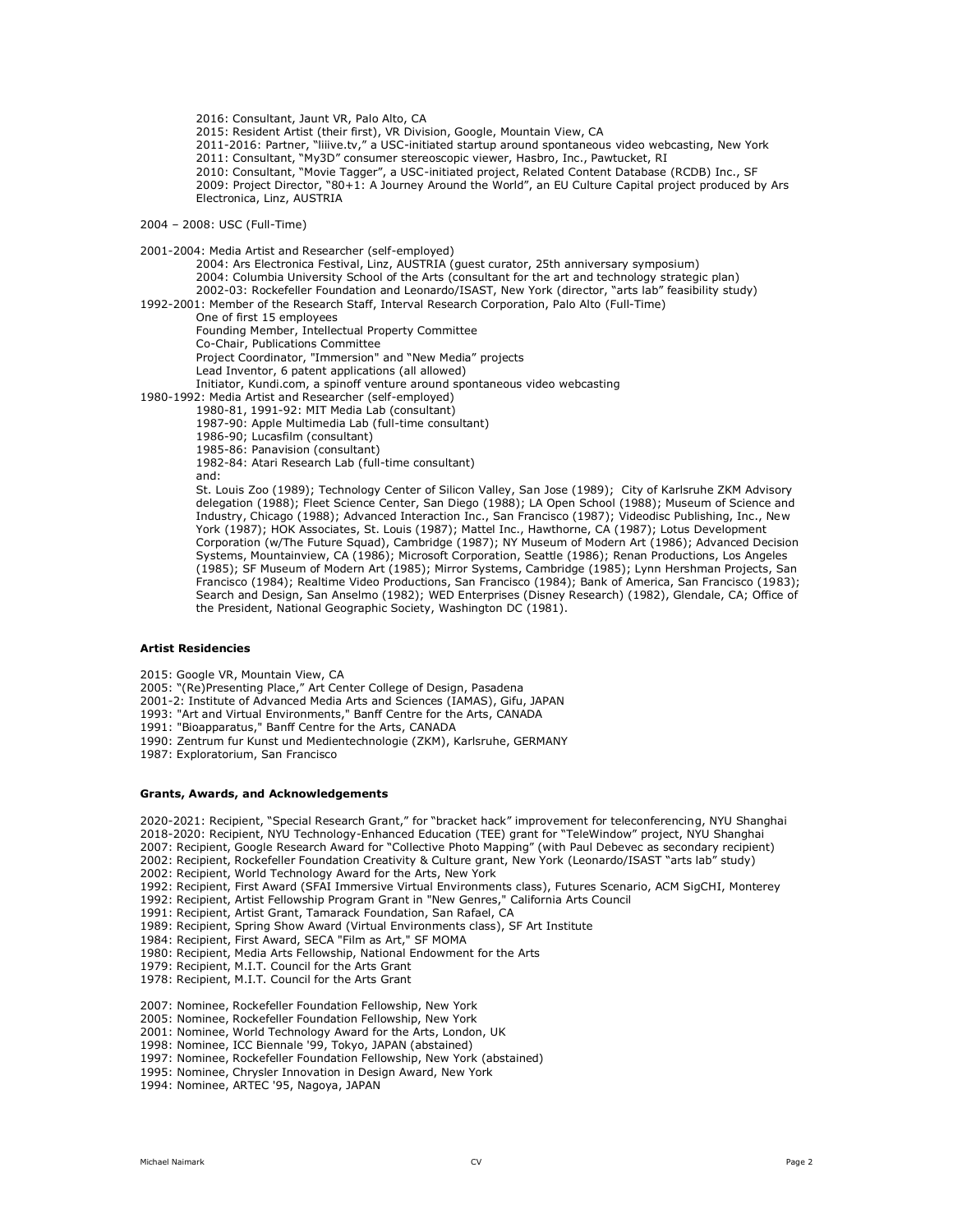# **Professional Activities**

### **Boards and Committees**

2018-present: Member, Advisory Board, Gray Area Foundation for the Arts, San Francisco

- 2017-present: Advisor At Large, The Global Jukebox (by ethnomusicologist Alan Lomax), New York
- 2012-2013: Member, Faculty Search Committee, Interactive Media, NYU Abu Dhabi
- 2010-2013: Board of Advisors, WatchWith (formerly Related Content Database) Inc., San Francisco

2006-2009: Member, Scientific Council of the Ludwig Boltzmann Institute for Media Art Research, Vienna, AUSTRIA

2004-2008: Member, MIT Corporation Visiting Committee, Media Laboratory and Media Arts & Sciences, Cambridge

- 2002-present: Board of Advisors, International Society of Arts, Science & Technology (ISAST), Paris, FRANCE
- 2000-2008: Board of Directors, ZeroOne Foundation, Palo Alto
- 2001-2005: Board of Advisors, Media Lab Europe, Dublin, IRELAND

1993-2007: Editorial Advisory Board, Leonardo Electronic Almanac, Cambridge

1991-2006: Editorial Board, PRESENCE, MIT Press, Cambridge

1990: Steering Committee, Cyberthon Conference, Point Foundation, Sausalito

1985-90: Co-Host, Interactive Video Conference, Whole Earth "Lectronic Link (The WELL), Sausalito

### **Juries**

2008: Juror, Hybrid Art, Ars Electronica, Linz, AUSTRIA

- 2004: Juror, Tania Trepanier Award, Labyrinth Project, Annenberg Center, USC
- 1998: Jury Chair, Interactive Art, Ars Electronica, Linz, AUSTRIA
- 1997: Juror, Interactive Art, Ars Electronica, Linz, AUSTRIA

1995: Juror, Interactive Art, Ars Electronica, Linz, AUSTRIA

1995: Juror, 10/10 Portraits in Cyberspace Artshow, MIT Media Lab

1994: Juror, Interactive Art, Ars Electronica, Linz, AUSTRIA

1994: Juror, "NewMediaTopia" Exhibition, Moscow, RUSSIA

1993: Juror, Siggraph Multimedia Exhibition, Los Angeles

1988: Juror, San Francisco International Film Festival

- 1987: Juror, San Francisco International Film Festival
- 1987: Juror, Athens International Video Festival, Athens, OH
- 1986: Juror, San Francisco International Film Festival
- 1986: Juror, Ann Arbor Film Festival
- 1985: Juror, First "Cindy" videodisc award, Assoc of Visual Communicators, San Francisco

#### **Miscellanea**

2018: Quote, "The Art of Virtual Reality: Notable Artists are Embracing this Game-Changing Medium," Robb Report, September 2018

2018: Quotes, *Valley of Genius: The Uncensored History of Silicon Valley*. Adam Fisher (Hachette, 2018)

2017: Interview, "Virtual Reality: Beyond the Hype", NYU Shanghai Gazette, Dec 2017

2016: Quote, Pioneers of Virtual Reality Art, Financial Times, London, Sep 21, 2016

2016: Quote, "Fantastic Radio Show about VR, c.1992," Boing Boing, Apr 25, 2016

2015: "Designated Grownup" quote, "Palmer Luckey: Defying Reality" (cover story on VR), Forbes (Jan 5, 2015) 2014: Invoked in absentia, "Are Interactive Films Transforming Modern Storytelling? Sundance's New Frontier Has the Answer," IndiWire (Jan 28, 2014)

2012: Featured in GOING PLACES: A HISTORY OF SURROGATE TRAVEL AND GOOGLE MAPS WITH STREET VIEW,

Computer History Museum, Mountainview, CA

2010: Quote, *Alan Lomax: The Man Who Recorded the Worl*d. John Szwed (Viking, 2010)

2010: Invited Participant, "Identifying Synergies and Fostering Collaborations", First Joint Meeting of the National Science Foundation and the National Endowment for the Arts, Washington DC

2008: International Program Committee, International Symposium of Electronic Art (ISEA), SINGAPORE

2006: Tenure Reviewer, Interactive Telecommunications Program (ITP), NYU

2005: Proposal Evaluator, Creative Capital Foundation, New York

2004: Director/Curator, Ars Electronica Festival 25<sup>th</sup> Anniversary Symposium, Linz, AUSTRIA

2004: Collaborator, Siggraph '04 Computer Animation Pre-Show ("Squid Ball")

2003: Thesis Reviewer, Comparative Media Studies, MIT

2003: Demonstrations Program Committee, UbiComp 2003, Seattle (self-withdrawn under protest)

2002-2004: Board of Advisors, National Art and Technology Network (NATN), The Kitchen, New York

2000-2002: Board of Advisors, Creative Disturbance, San Francisco/Marseilles, FRANCE

2000: Advisor, Jewish Museum planning meeting, San Francisco

1999: Graduates Reviewer, SF Art Institute, New Genres

1998-2002: Board of Advisors, Coalition of Artists and Life Forms, San Francisco

- 1998-2001: Board of Directors, The Lab artists organization, San Francisco
- 1997: Thesis Reviewer, MIT Media Lab

1996: Papers Reviewer, Symposium for User Interface Software and Technology (UIST), Seattle

1994: Thesis Reviewer, School of Architecture, UC San Diego

1993: Guest Co-Editor, Wide Angle, vol. 15, no. 4, December 1993, John Hopkins University Press, Baltimore

1993: Program Committee, First Virtual Reality Annual International Symposium (VRAIS), IEEE, Seattle

1993: Nominator, Interactive Media Festival, Los Angeles

1991: Thesis Reviewer, SF Art Institute, New Genres

1990: Advisory Group, "Reality on Wheels" VR Exhibition, The Computer Museum, Boston

1989: Graduates Reviewer, Architecture Dept, Cal College of Arts and Crafts, San Francisco

1988: Nominator, SECA Video Art Award, SF MOMA

1987: Project Development Committee, "Anthropology" Television Series, Institute of Human Origins, Berkeley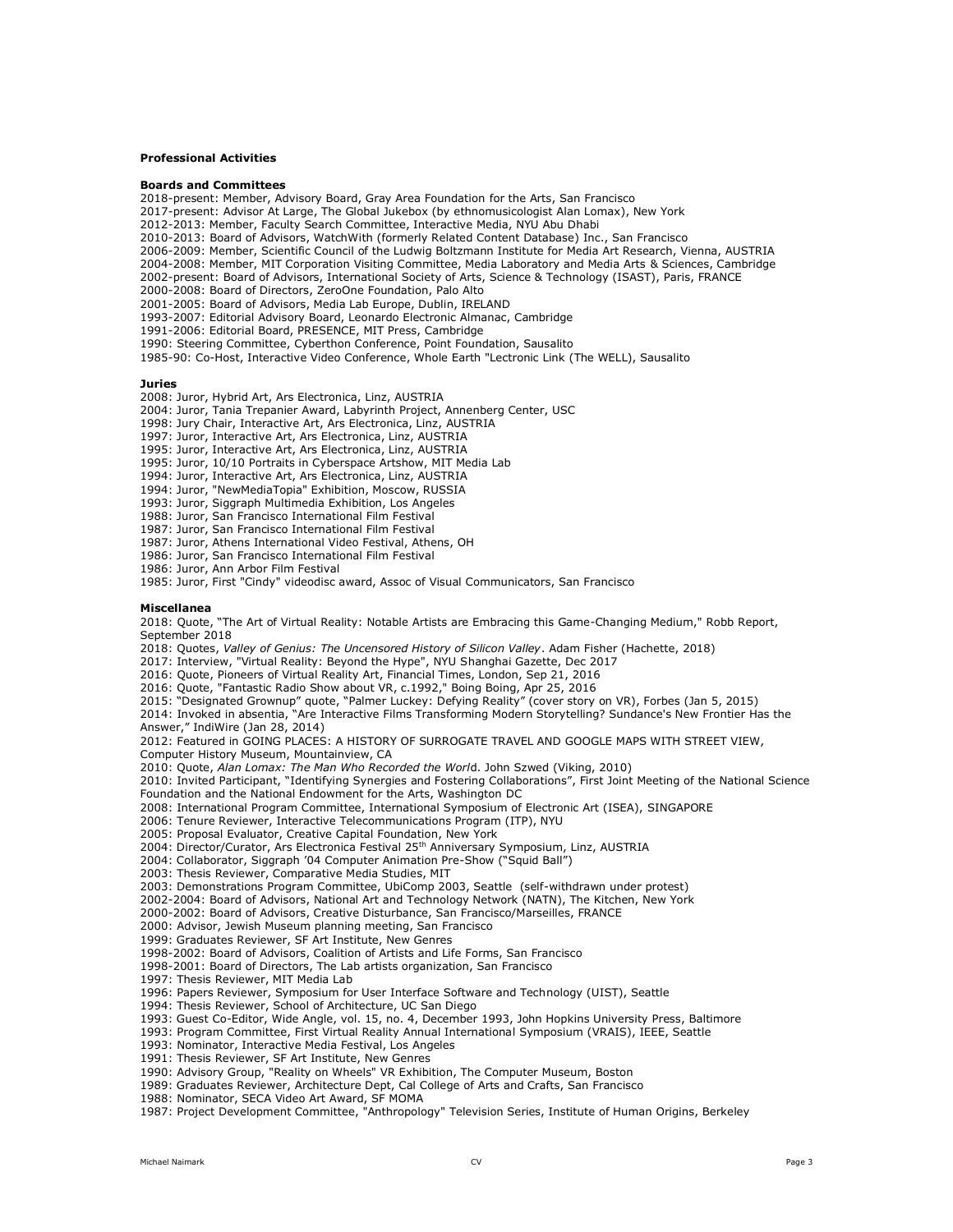1985-90: Co-Host, Interactive Video Conference, Whole Earth "Lectronic Link (The WELL), Sausalito 1984: Contributing Editor, Video and the Arts (formerly Video Eighties), San Francisco 1984: Board of Advisors, Twin Palms Gallery, San Francisco 1981-present: Subscriber/Mailing List Member, American Cinematographer magazine

1981-present: Member, Society for Visual Anthropology, American Anthropological Association, Washington, DC

### **Websites**

2017-2021: Professor, VR/AR Fundamentals, class blogs, NYU Shanghai Interactive Media Arts. https://wp.nyu.edu/shanghai-vr\_ar\_fundamentals/

2008-2009: Project Director, "80+1: A Journey Around the World", an EU Culture Capital project 2009 produced by Ars Electronica, Linz, AUSTRIA. http://www.80plus1.org/

2007-2008: Project Director, "Viewfinder: How to Seamlessly 'Flickrize' Google Earth," A collaboration between the Interactive Media Division and the Institute for Creative Technologies, USC. http://interactive.usc.edu/viewfinder/

2001–present: http://www.naimark.net/

### **Publications**

Naimark, M. (2021). Where's Planet Earth in the Metaverse? *Medium*, December 2021. Naimark, M. (2021). A Cheap Simple Hack for Improving Your Online Classtime Experiences. *Medium*, January 2021.

Naimark, M. (2020). Shanghai Updates. (self published on www.naimark.net).

Naimark, M. (2019). How the 62 Year Story of Art at MIT Shaped the Media Lab Ethos. *Medium*, September 2019. Naimark, M. (2019). VR/AR 7-Part Series (in English and Chinese). Research and Instructional Technology Services (RITS), NYU Shanghai. Online.

Naimark, M. (2018). Increasing VR Creativity: More Risky Research, Less Master Classes." *Medium*, August 2018. Naimark, M. (2018). VR / AR Fundamentals – 5) Live & Social + Epilogue. *Medium* 3/9/18. Naimark, M. (2018). VR / AR Fundamentals – 4) Input & Interactivity. *Medium* 3/3/18. Naimark, M. (2018). VR / AR Fundamentals – 3) Other Senses (Touch, Smell, Taste, Mind). *Medium* 2/16/18. Naimark, M. (2018). VR / AR Fundamentals – 2) Audiovisual Spatiality & Immersion. *Medium* 2/9/18. Naimark, M. (2018). VR / AR Fundamentals – 1) Audiovisual Resolution & Fidelity. *Medium* 2/2/18. Naimark, M. (2018). VR / AR Fundamentals – Prologue. *Medium* 1/26/18.

Naimark, M. (2017). A Big, Slow, Global Approach to VR: Silicon Valley's Blind Spot. Canadian Film Centre News, May 2017.

Naimark, M. (2016). VR Interactivity: Some Useful Distinctions. *Medium*, October 17, 2016.

Naimark, M. (2016). Being Early: Challenges and Opportunities as VR Grows Up. *Presence 25.2*, November 2016. Naimark, M., Lawrence, D.H., McKee, J.J. (2016). VR Cinematography Studies for Google. *Medium*, June 22, 2016.

Naimark, M. (2014). Why VR Headsets Will Stick. (self published on www.naimark.net).

Naimark, M. (2010). Camera Cars. (self published on www.naimark.net).

Naimark, M. (2008). "X"ing the World in 80 Days. Project Director's statement for 80+1: A Global Journey (online).

Naimark, M., Tribe, M. (2006). Academic Art and Technology Wiki (online)

Naimark, M. (2006). Aspen the Verb: Musings on Heritage and Virtuality. *Presence 15.3*

Naimark, M. (2005). Two Unusual Projection Spaces. *Presence 14.5* (translated to Romanian online, 2011) Naimark, M. (2005). Be Now Here: an Interactive 3D Panorama. *Proc. 12th International Panorama Conference*, IPC International Panorama Council, Bonn, GERMANY

Fisher S., Anderson S., Ruiz S., Naimark M., Hoberman P., Weinberg R. (2005). "Experiments in Interactive Panoramic Cinema", Stereoscopic Displays and Virtual Reality Systems IX, Woods, A., Bolas, M.T., and Merritt, J. O., Editors, *Proc. SPIE 5664*

Naimark, M. (2004). Addressing Time. Curatorial Statement for the Festival Symposium, *Ars Electronica 2004*, G. Stocker, Editor, Ostfildern-Ruit, GERMANY: Hatje Cantz Verlag

Naimark, M., Sutton, G. (2004). Chronological Age: Ars Electronica's Timeline Project 1979–2003, *Ars Electronica 2004*, G. Stocker, Editor, Ostfildern-Ruit, GERMANY: Hatje Cantz Verlag

Naimark, M. (2004). Calculated Risk. Forward for *A Guide to Good Practice in Collaborative Working Methods and New Media Tools Creation*, L. Goodman and K. Milton, Eds., London, UK Arts and Humanities Data Service.

Naimark, M. (2003). Sensory Anomalies. In *Design Research: Methods and Perspectives*, B. Laurel, Editor, Cambridge, MA: The MIT Press.

Naimark, M. (2003). Truth, Beauty, Freedom, and Money: Technology-Based Art and the Dynamics of Sustainability. (published on the Arts Lab website: http://www.artslab.net/).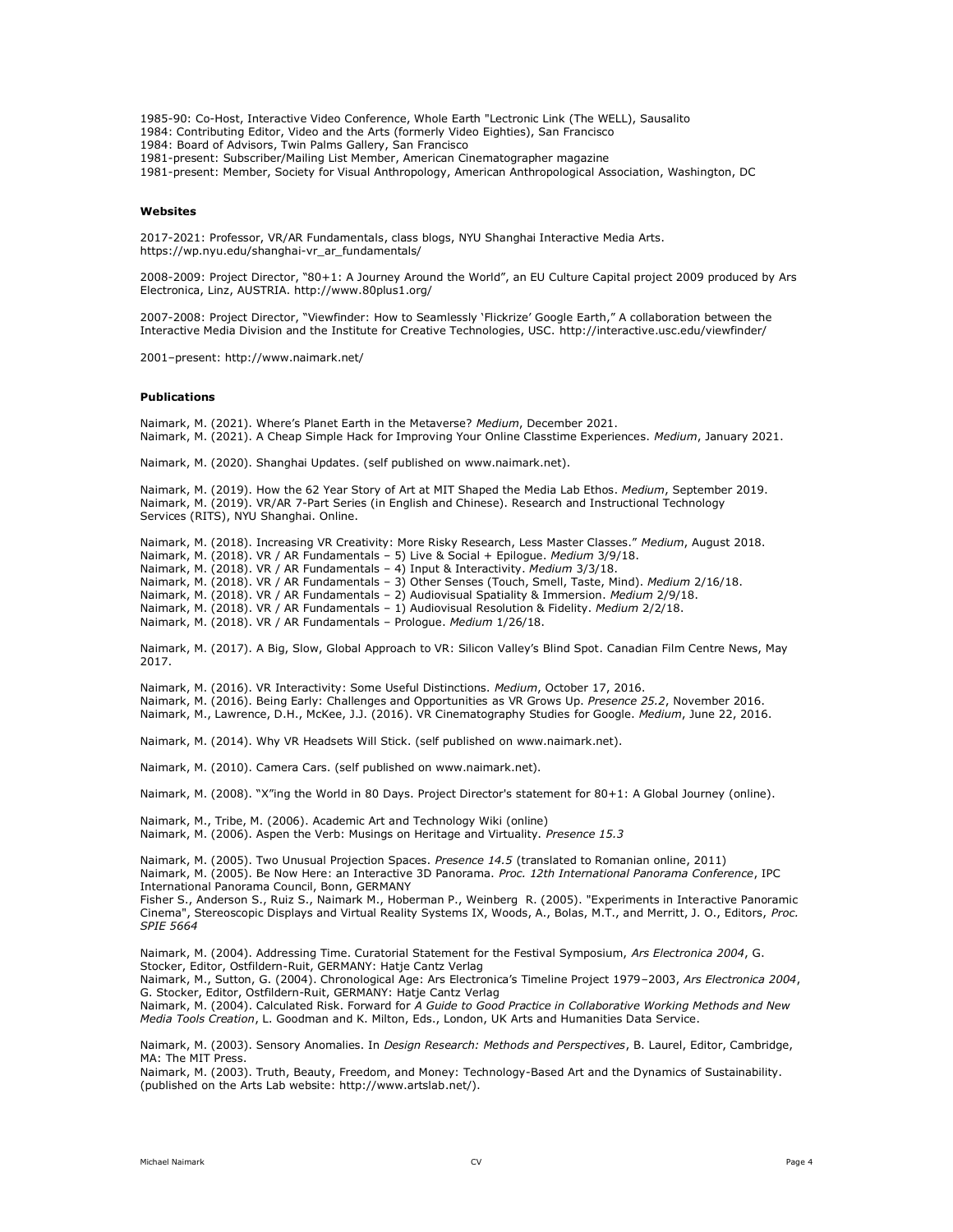lomax.com/style\_globaljukebox.html). Naimark, M. (2002). VR Webcams: Time Artifacts as Positive Features. *ISEA 2002 Proceedings*, Nagoya, JAPAN. Naimark, M. (2002). How to Zap a Camera. (self published on www.naimark.net). Naimark, M. (2002). Interaction 01 Review. *Diatxt, the critical journal by the Kyoto Art Center, vol. 6,* Kyoto, JAPAN. Pilpré A., Sester M., Naimark M., Terrillon J.C., and Niwa Y. (2002). ACCESS: A Video-Based Tracking Spotlight. *VSMM '02 Proceedings*, Gyeongju, KOREA. Naimark, M. (2001). VR Today. *Leonardo Electronic Almanac Vol. 9:5.* Naimark, M. (2001). Leash Length. *EMERGEncy 1.5.* Naimark, M. (2001). Where are the Anthropologists? *Leonardo Electronic Almanac Vol. 9:1.* Naimark, M. (2001). Symmetrical Media. *EMERGEncy, 1.4.* Naimark, M. (2001). First Word Art/Last Word Art. *FineArtForum vol.15, issue 8.* Naimark, M. (2001). Interaction '01. *Leonardo Digital Reviews.* Naimark, M. (2001). An Arts Lab. (Open Letter to the Presidio Trust). Naimark, M. (2000). Predictions *EMERGEncy 1.1.* Naimark, M. (2000). Memorial for Bernard Q. Nietschmann. (self published on www.naimark.net) U C Berkeley Faculty Club. Naimark, M. (1999). Art at Interval. (self published on www.naimark.net) Tech Museum of Innovation, San Jose. Naimark, M. (1998). Field Recording Techniques for Virtual Reality Applications. *VSMM '98 Proceedings*, Gifu, JAPAN. Naimark, M. (1998). Place Runs Deep: Virtuality, Place, and Indigenousness. *Virtual Museums Symposium Proceedings*, Arch Foundation, Salzburg, AUSTRIA. Naimark, M. (1998). Art School en Provence. *Interval Research Trip Report*, Aix, FRANCE, 11/98. Naimark, M. (1998). Virtual Systems and Multimedia (VSMM) Conference. *Interval Research Trip Report*, Gifu, JAPAN, 11/98 Naimark, M. (1998). World's First Interactive Filmmaker. *Interval Research Trip Report*, Prague, CZECH, 5/98. Naimark, M. (1998). Prix Ars Electronica Jury. *Interval Research Trip Report*, Linz, AUSTRIA, 5/98. Naimark, M. (1997). Art ("and" or "versus") Technology: Some Personal Observations. In C. Sommerer (Ed.), *Art@Science*. Vienna and NY: Springer Press. Naimark, M. (1997). A 3D Moviemap and a 3D Panorama. *SPIE Proceedings Vol. 3012*, San Jose. Naimark, M. (1997). What's Wrong with this Picture: Presence and Abstraction in the Age of Cyberspace. *Consciousness Reframed Proceedings*, CAiiA, University of Wales, Newport, WALES. Naimark, M. (1997). Interactive Art: Maybe it's a Bad Idea. In H. Leopoldseder, C. Schopf (Eds.), *Cyberarts, International Compendium Prix Ars Electronica*.Vienna and NY: Springer Press. Naimark, M. (1997). ZKM Opening. *Interval Research Trip Report*, Karlsruhe, GERMANY, 10/97. Naimark, M. (1996). Field Recording Studies. In M.A. Moser (Ed.), *Immersed in Technology*. Cambridge, MA: MIT Press. Naimark, M. (1996). Be Now Here. *Leonardo Electronic Almanac, vol. 4, no. 1.* Naimark, M. (1996). (untitled talk), *NewMediaLogia Symposium Proceedings*, Soros Center for Contemporary Art, Moscow, RUSSIA. Naimark, M. (1996). Gifu Update. *Interval Research Trip Report*, Gifu,JAPAN, 5/96. Naimark, M. (1996). ATR Science ART: International Symposium on Art and Science. *Interval Research Trip Report*, Kyoto, JAPAN, 5/96. Naimark, M. (1995). New Media International Symposium, Moscow. *Leonardo Electronic Almanac, vol. 3, no. 2.* Naimark, M. (1995). EXCAVATION AREA: A Virtual Gallery of Archaeological Art" (Japanese). *InterCommunication (NTT) No.14*, Tokyo, JAPAN. Naimark, M. (1995). Art, Artifacts, and Presence. *Oksnoen '95 Proceedings*, Oksnoen, NORWAY. Naimark, M. (1995). Be Now Here Dispatches. *Interval Research Trip Report*, Jerusalem, ISRAEL; Dubrovnik CROATIA; Timbuktu, MALI; Angkor, CAMBODIA, 10/95. Naimark, M. (1995). Interaction '95 Artshow. *Interval Research Trip Report*, Gifu, JAPAN, 7/95. Naimark, M. (1994). Interactive Art and the Myth of Everything-ness. *Ars Electronica catalo*g. Linz, AUSTRIA. Naimark, M. (1994). New Media International Symposium. *Interval Research Trip Report*, Moscow, RUSSIA, 11/94. Naimark, M. (1994). Digital Expression Symposium, MIT Media Lab. *Interval Research Trip Report*, Cambridge, 10/94. Naimark, M. (1994). UNESCO III. *Interval Research Trip Report*, Paris, FRANCE, 9/94. Naimark, M. (1994). International Symposium on Electronic Art (ISEA). *Interval Research Trip Report*, Helsinki, FINLAND, 9/94. Naimark, M. (1994). New Media for New Museums First International Retreat. *Interval Research Trip Report*, Ferrara, Bologna, ITALY, 5/94. Naimark, M. (1994). Artclass, Universities of Paris. *Interval Research Trip Report*, Paris, FRANCE, 3/94. Naimark, M. (1993). Presence at the Interface: Sense of Place/Essence of Place. *Wide Angle, vol. 15, no. 4*. Naimark, M. (1993). Prasenz bei Interface" (German), *Interface II Proceedings*, Verlag Hans-Bredow, Hamburg, **GERMANY** Naimark, M. (1993). Alan Lomax Meeting. *Interval Research Trip Report*, New York, 11/93. Naimark, M. (1993). ZKM MultiMediale 3. *Interval Research Trip Report*, Karlsruhe, GERMANY, 11/93. Naimark, M. (1993). UNESCO II. *Interval Research Trip Report*, Paris, FRANCE, 11/93. Naimark, M. (1993). Elk Update. *Interval Research Trip Report*, Banff, CANADA, 10/93. Naimark, M. (1993). Beaux-Arts Conference, *Interval Research Trip Report*, Paris, FRANCE, 6/93. Naimark, M. (1993). National Association of Broadcasters (NAB) Convention. *Interval Research Trip Report*, Las Vegas,

Naimark, M. (2002). Alan Lomax's Multimedia Dream. (published on the Lomax website: http://www.alan-

4/93.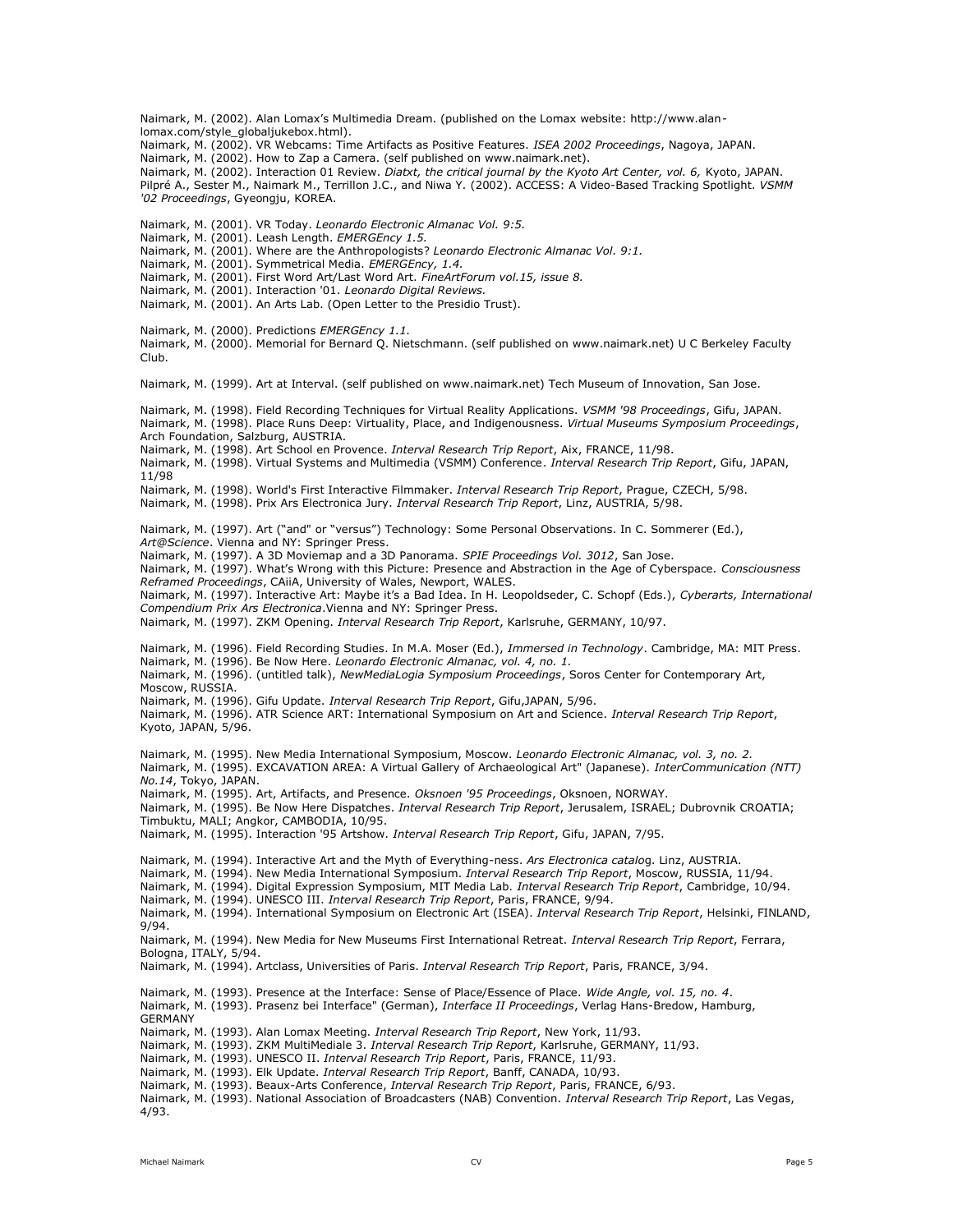Naimark, M. (1993). UNESCO. *Interval Research Trip Report*, Paris, FRANCE, 2/93. Naimark, M. (1993). Interface II Conference. *Interval Research Trip Report*, Hamburg, GERMANY, 2/93. Naimark, M. (1992). Expo '92 Seville. *Presence, vol. 1, no. 3.* Robinett, W., Naimark, M. (1992). Artists Explore Virtual Reality: The Bioapparatus Residency at the Banff Centre for the Arts. *Presence, vol. 1, no. 2.* Naimark, M. (1992). Multimedia and Public Space. *Apple Multimedia Lab Technical Report.* Naimark, M. (1992). International Association of Amusement Parks and Attractions (IAAPA) Convention. *Interval Research Trip Report*, Dallas, 12/92. Naimark, M. (1992). CyberArts Conference. *Interval Research Trip Report*, Pasadena, 11/92. Naimark, M. (1992). Spy Stores. *Interval Research Trip Report*, New York, 11/92. Naimark, M. (1992). EXPO '92 Seville Report. *Movies of the Future Newsletter*, MIT Media Lab. Naimark, M. (1991). Elements of Realspace Imaging: a Proposed Taxonomy. *SPIE Proceedings, Vol. 1457*, San Jose. Naimark, M. (1991). Elements of Realspace Imaging: a Proposed Taxonomy. *First Moscow International Workshop on Human-Computer Interaction Proceedings*, International Centre for Scientific and Technical Information, Moscow, USSR. Naimark, M. (1991). Elements of Realspace Imaging. *Apple Multimedia Lab Technical Report*. Naimark, M. (1991). VBK - A Moviemap of Karlsruhe. *Tomorrow's Realities catalog*, Siggraph, Las Vegas. Naimark, M. (1991). EAT - A Virtual Dining Environment. *Tomorrow's Realities catalog*, Siggraph, Las Vegas. Naimark, M. (1991). Moviemap Basics. *MultiMediale II catalog*, Zentrum fur Kunst und Medientechnologie (ZKM), Karlsruhe, GERMANY. Naimark, M. (1991). Abstraction and Artifacts in Cyberspace: Getting Real (abstract). *The Second International Conference on Cyberspace*, Center for Cultural Studies, UC Santa Cruz. Naimark, M. (1991). Multimedia '91 Tokyo Report. *Movies of the Future Newsletter*, MIT Media Lab. Naimark, M. (1991). Moscow HCI Report. *Movies of the Future Newsletter*, MIT Media Lab. Naimark, M. (1991). Interactive Multimedia Developer's Forum Report. *Movies of the Future Newsletter*, MIT Media Lab. Naimark, M. (1991). Human Interface Technology Lab Opens. *Movies of the Future Newsletter*, MIT Media Lab. Naimark, M. (1990). Realness and Interactivity. In B. Laurel (Ed.), *The Art of Human Computer Interface Design*. NY: Addison Wesley. Naimark, M. (1990). Interface and New Interactive Systems Panel, B. Laurel (Chair). *Siggraph '90 Panel Proceedings*, Dallas. Naimark, M. (1989). The Question Machine. *Whole Earth Review, no. 65*. Naimark, M. (1989). Shooting for Interactivity (abstract). *SMPTE conference proceedings*, Los Angeles. Naimark, M. (1989). Media Glasses, Media Windows and Media Doors. *Kanagawa International Art and Science Exhibition catalog*, JAPAN. Naimark, M. (1988). Videodisc Basics. *Apple Multimedia Lab Technical Report.* Naimark, M. (1988). Videodisc Production of the Visual Almanac. *Apple Multimedia Lab Technical Report*. Naimark, M. (1984). Spatial Correspondence in Motion Picture Display. *SPIE Proceedings, vol. 462, Optics and Entertainment,* Los Angeles. Naimark, M. (1984). Saving the First World," *Send Magazine*, San Francisco International Video Festival. Naimark, M. (1982). The Optical Videodisc and New Media Forms. *Video 80*, San Francisco International Video Festival. Naimark, M. (1982). Motion Resolution (letter to editor) *American Cinematographer*, August. Naimark, M. (1981). Some Notes on Movies and Form. *Video 80*, San Francisco International Video Festival. Naimark, M. (1979). Spatial Correspondence. MS Visual Studies master's thesis, Massachusetts Institute of Technology, 1979. **Video** Naimark, M. (1997). Alan Lomax' Global Jukebox Project. Video (Producer). Interval Research Corporation for the Association for Cultural Equity, Hunter College, New York.

Naimark, M. (1989). The Visual Almanac. Interactive Videodisc (Director of Production). Apple Multimedia Lab, San Francisco.

Naimark, M. (1986). GTV. Interactive Videodisc (Director of Post Production). Apple Computer, Lucasfilm, National Geographic Society, San Francisco.

Naimark, M. (1984). Siggraph '84 Timelapse. Video (Producer/Director), ACM Siggraph, Minneapolis.

Naimark, M. (1984). Illustration Library Workstation. Video (Director). Atari Research for the National Geographic Society, Sunnyvale.

# **Patents Allowed**

Michael Naimark CV Page 6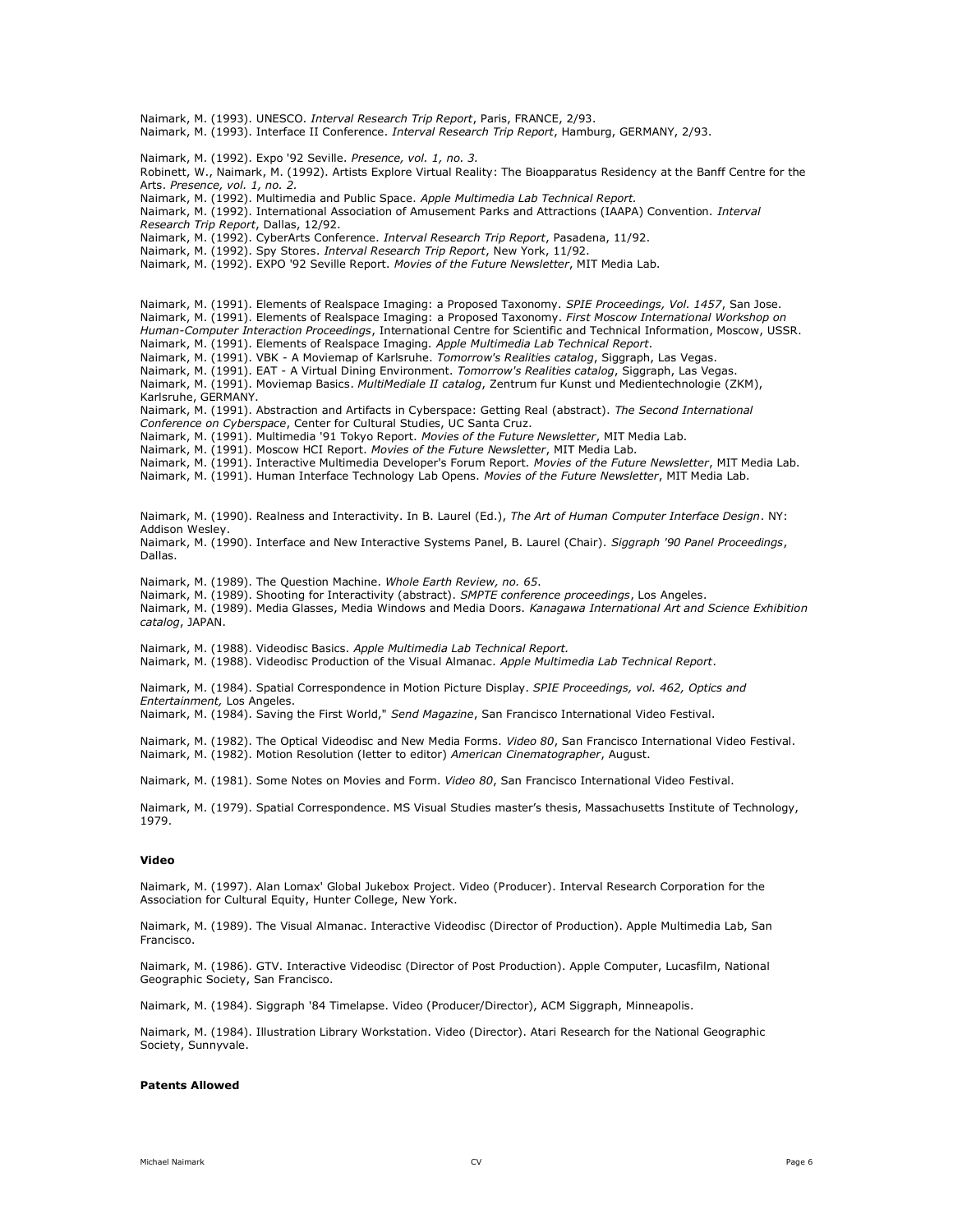Naimark, M., Bergman, A., Weil, E., Moresco, I., Faieta, B. (2016). Alerting users to items of current interest. US Patent 9317560 (from Kundi.com).

Naimark, M. (2013). Camera with precise visual indicator to subject when within camera view. US Patent 8531590 (via USC).

Naimark, M., Bergman, A., Weil, E., Moresco, I., Faieta, B. (2013). Alerting users to items of current interest. US Patent 8429244 (from Kundi.com).

Naimark, M, DeBerry, S, Moresco, I. (2012). Source-Based Alert When Streaming Media of Live Event on Computer Network is of Current Interest and Related Feedback. US Patent 8301731 (via USC).

Naimark, M. (2012). Seamlessly overlaying 2D images in 3D model. US Patent 8264504 (via USC).

Naimark, M. (2011). Seamlessly overlaying 2D images in 3D model. US Patent 8026929 (via USC).

Naimark, M, DeBerry, S, Moresco, I. (2011). Source-Based Alert When Streaming Media of Live Event on Computer Network is of Current Interest and Related Feedback. US Patent 7930420 (via USC).

Naimark, M., Bergman, A., Weil, E., Moresco, I., Faieta, B. (2004). Alerting users to items of current interest. US Patent 6757682 (from Kundi.com).

Naimark, M., Bergman, A., Weil, E., Moresco, I., Faieta, B. (2004). Normalizing a measure of the level of current interest of an item accessible via a network. US Patent 6721744 (from Kundi.com).

Naimark, M., Bergman, A., Weil, E., Moresco, I., Faieta, B. (2003).Quantifying the level of interest of an item of current interest. US Patent 6556989 (from Kundi.com).

Naimark, M., Adams, R.L., Alkire, R.D., Dohrmann, C., Gessel, D.J., Saunders, S.E. (2000). Input device for controlling a video display, incorporating content-based haptic feedback. US Patent 6075967 (from "See Banff" art project).

Naimark, M., Adams, R.L., Alkire, R.D., Dohrmann, C., Gessel, D.J., Saunders, S.E. (1998). Input device and method for interacting with motion pictures incorporating content-based haptic feedback. US Patent 5816823 (from "See Banff" art project).

Naimark, M., Felsenstein, L. (1997). Panoramic display with stationary display device and rotating support structure. US Patent 5601353 (from Be Now Here art project).

Naimark, M., Carson, K.M. (1993). Content addressable video system for image display. US Patent 5270694 (from Golden Gate art project).

Naimark, M., Carson, K.M. (1993). Content addressable video system for image display. US Patent 5189402 (from Golden Gate art project).

Naimark, M., Carson, K.M. (1989). Position-dependent interactivity system for image display. US Patent 4857902 (from Golden Gate art project).

### **Patents Pending**

Naimark, M., Ballard, C., Huang, G., Juvera Molina, M., Luo, B., Santiano, D., Zhao, A. (2019). Systems and Methods for Interpolative Three-dimensional Imaging within the Viewing Zone of a Display. China PCT and USPTO application.

Naimark, M., Bergman, A., Weil, E., Moresco, I., Faieta, B. (2014). Alerting users to items of current interest. US 20140046957 (from Kundi.com).

Naimark, M. Seamlessly overlaying 2D images in 3D model. US 20120044247 (via USC).

Naimark, M, DeBerry, S, Moresco, I. Source-Based Alert When Streaming Media of Live Event on Computer Network is of Current Interest and Related Feedback. US 20110167136(via USC).

Naimark, M. Camera with precise visual indicator to subject when within camera view. US 20110019073 (via USC).

Naimark M., Carter W. B., Debevec P. E., Hoberman J. P., Jones A., Lamond B. J., Loyer E. C., Mattiolo G. Estimating Pose of Photographic Images in 3D Earth Models using Human Assisitance. US 20090245691 (via USC).

Naimark, M., Bergman, A., Weil, E., Moresco, I., Faieta, B. (2004). Alerting users to items of current interest. US 20090198774(from Kundi.com).

Naimark, M, DeBerry, S, Moresco, I. Source-Based Alert When Streaming Media of Live Event on Computer Network is of Current Interest and Related Feedback. US 20080320159 (via USC).

Naimark, M. Seamless Image Integration Into 3D Models. US 20080024484 (via USC)**.**

System, method, software arrangement and computer-accessible medium for providing audio and/or visual information. US 20060192852 (via NYU).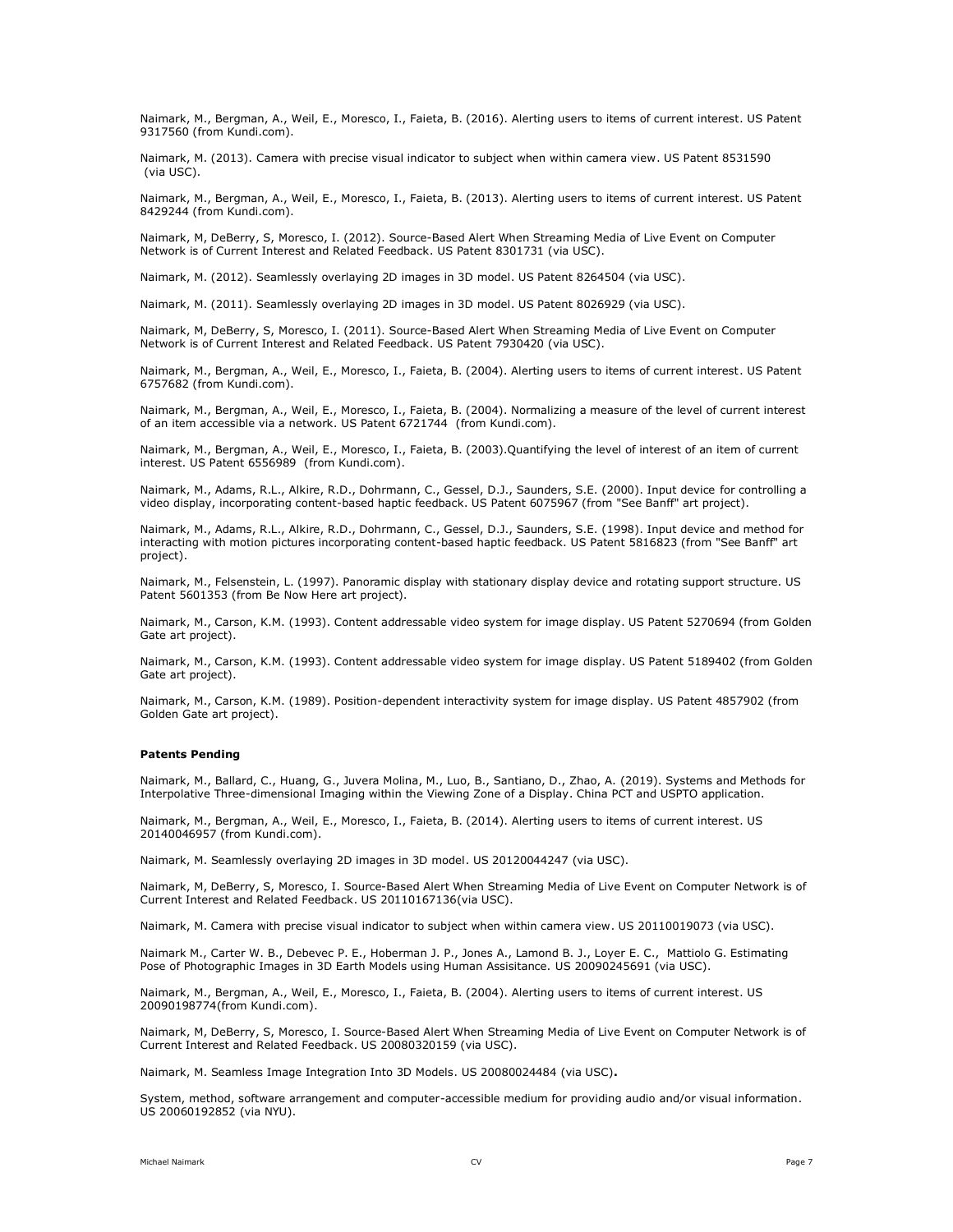Naimark, M., Bergman, A., Weil, E., Moresco, I., Faieta, B. (2004). Alerting users to items of current interest. US 20040210555 (from Kundi.com).

### **Exhibitions**

### **Collections**

2000: American Museum of the Moving Image, Queens, NY (See Banff Kinetoscope)

- 1997: Zentrum fur Kunst und Medientechnologie (ZKM), Karlsruhe, GERMANY (Karlsruhe Moviemap)
- 1987: Exploratorium, San Francisco (Golden Gate Flyover)

### **Solo Exhibitions**

2005: Alyce de Roulet Williamson Gallery, Center College of Design, Pasadena (6 installations 1977-1997)

2001: Presidio, SF International Film Festival and SF MOMA (Be Now Here)

1995-6: Yerba Buena Center for the Arts, San Francisco (Be Now Here)

1995: Berkeley Art Museum / Pacific Film Archive (See Banff Kinetoscope)

1985-86: Madeleine Metro Station, Paris FRANCE (Paris VideoPlan)

1984: Bruce Velick Gallery, San Francisco (Virtual Object Series)

1984: San Francisco Museum of Modern Art (Displacements)

1980: Center for Advanced Visual Studies (CAVS), MIT (Movie Room)

1978: Dept of Architecture, MIT (Moving Movie Studies and Dome Projections)

### **Group Exhibitions**

2018-19: Art in Motion: 100 Masterpieces with and through Media, ZKM | Centre for Arts and Media, Karlsruhe GERMANY (Karlsruhe Moviemap 09)

2012: Going Places, Computer History Museum, Mountain View, CA (See Banff cameras as artifacts)

2009: Imaging Media, Zentrum fur Kunst und Medientechnologie (ZKM), Karlsruhe, GERMANY (Karlsruhe Moviemap 09)

2008: Degrees of Immersion, Helen Lindhurst Gallery, USC Rosky School of Fine Arts (Be Now Here Triptych)

2006: technoSpheres: FutureS of Thinking, Beall Center for Art and Technology, UC Irving (Fast Cheap GigaPixel Image) 2006: Sensorium colloquium, USC (Fast Cheap GigaPixel Image)

2005: The Art Formerly Known As New Media, Walter Phillips Gallery, Banff Centre, Banff , CANADA (See Banff)

2004: Interactions/Art and Technology, American Museum of the Moving Image, New York (See Banff)

2003: Future Cinema, Kiasma Museum of Contemporary Art, Helsinki, FINLAND (Be Now Here)

2002-3: Future Cinema, Zentrum fur Kunst und Medientechnologie (ZKM), Karlsruhe, GERMANY (Be Now Here)

2002: Navigate @ Art, Automobil Forum Unter den Linden, Berlin, GERMANY (Karlsruhe Moviemap)

2001: ArtSale 2001, The Lab, San Francisco (sortitout.org)

2000: ArtSale 2000, The Lab, San Francisco (Predictions)

1998: Inventing Experience, The Tech Museum of Innovation, San Jose (See Banff and Be Now Here)

1998: Exploding Cinema, International Film Festival, Rotterdam, NL (Be Now Here)

1997: Art in the Anchorage, Creative Time, New York (Be Now Here)

1997: Dallas Video Festival, Dallas Museum of Art (See Banff)

1997: Best of Dallas Video Festival, LA Film Forum, Los Angeles (compilation video)

1997: Finding the Fulcrum (Leonardo's 30th Anniversary Show), 111 Minna Gallery, San Francisco (Eyepiece)"

1996: Digital Bayou, Siggraph '96, New Orleans (Be Now Here)

1995: Interaction '95, International Academy of Media Arts and Sciences (IAMAS), Gifu, JAPAN (Karlsruhe Moviemap)

1995: Old Glory, Santa Monica Museum of Art (No State)

1994: Old Glory, Capp Street Project, San Francisco (No State)

1994: International Symposium on Electronic Art (ISEA) 94, Museum of Contemporary Art, Helsinki, FINLAND (See Banff)

1994: Mill Valley Film Festival (See Banff)

1994: Walter Phillips Gallery, Banff Centre for the Arts, CANADA (See Banff)

1994: Film Academy (w/ISEA), St. Petersberg, RUSSIA (Virtuality, Inc.)

1993: Multimediale 3, Zentrum fur Kunst und Medientechnologie (ZKM), Karlsruhe, GERMANY (EVE project)

1992: G-Tech Exhibit, Siggraph '92, Chicago (Field Recording Studies)

1992: The Culture and Science of Finding Your Way, Exploratorium, San Francisco (Karlsruhe Moviemap)

1992: Images du Futur '92, Montreal, CANADA (Karlsruhe Moviemap)

1992: Triennale di Milano, ITALY (EAT and Karlsruhe Moviemap)

1992: Futures Scenarios, ACM SigCHI Conference, Monterey (Virtuality, Inc.)

1991: Tomorrow's Reality Gallery, Siggraph '91, Las Vegas (EAT and Karlsruhe Moviemap)

1991: MultiMediale 2, Zentrum fur Kunst und Medientechnologie (ZKM), Karlsruhe, GERMANY (Karlsruhe Moviemap)

1991: Art and Multimedia, Center for Advanced Visual Studies (CAVS), MIT (compilation video)

1990: Cyberthon Conference, Point Foundation, San Francisco (EAT, Golden Gate Flyover, and Virtual Object Series)

1990: Virtual Reality Panel, Siggraph '90, Dallas (Virtuality Inc.)

1989: Mill Valley Film Festival (EAT)

1989: San Francisco Art Institute (EAT)

1989: Kanagawa International Art and Science Exhibition, JAPAN (Golden Gate Flyover)

1989: Exploratorium at the World Financial Center, New York (Golden Gate Flyover)

1988: Exploratorium at the Kennedy Center for the Performing Arts, Washington, DC (Golden Gate Flyover)

1987: The Situated Image, Mandeville Art Gallery, UC San Diego (Computer Eyepiece)

1986: Silicon Valley Electronic Arts Festival, Institute of Contemporary Art, San Jose (Computer Eyepiece)

1986: American Association of Anthropology (AAA) annual conference, Philadelphia (compilation video)

1986: Art New Vision '86, Nippon High Technology Arts Festival, Tokyo, JAPAN (compilation video)

1985: US Pavilion, EXPO '85, Tsukuba, JAPAN (Siggraph Videodisc)

1984: Ann Arbor Film Festival (Computer Eyepiece)

1984: The Artist As A Young Machine, Ontario Science Center, Toronto, CANADA (Computer Eyepiece)

1984: San Francisco International Video Festival (Computer Eyepiece)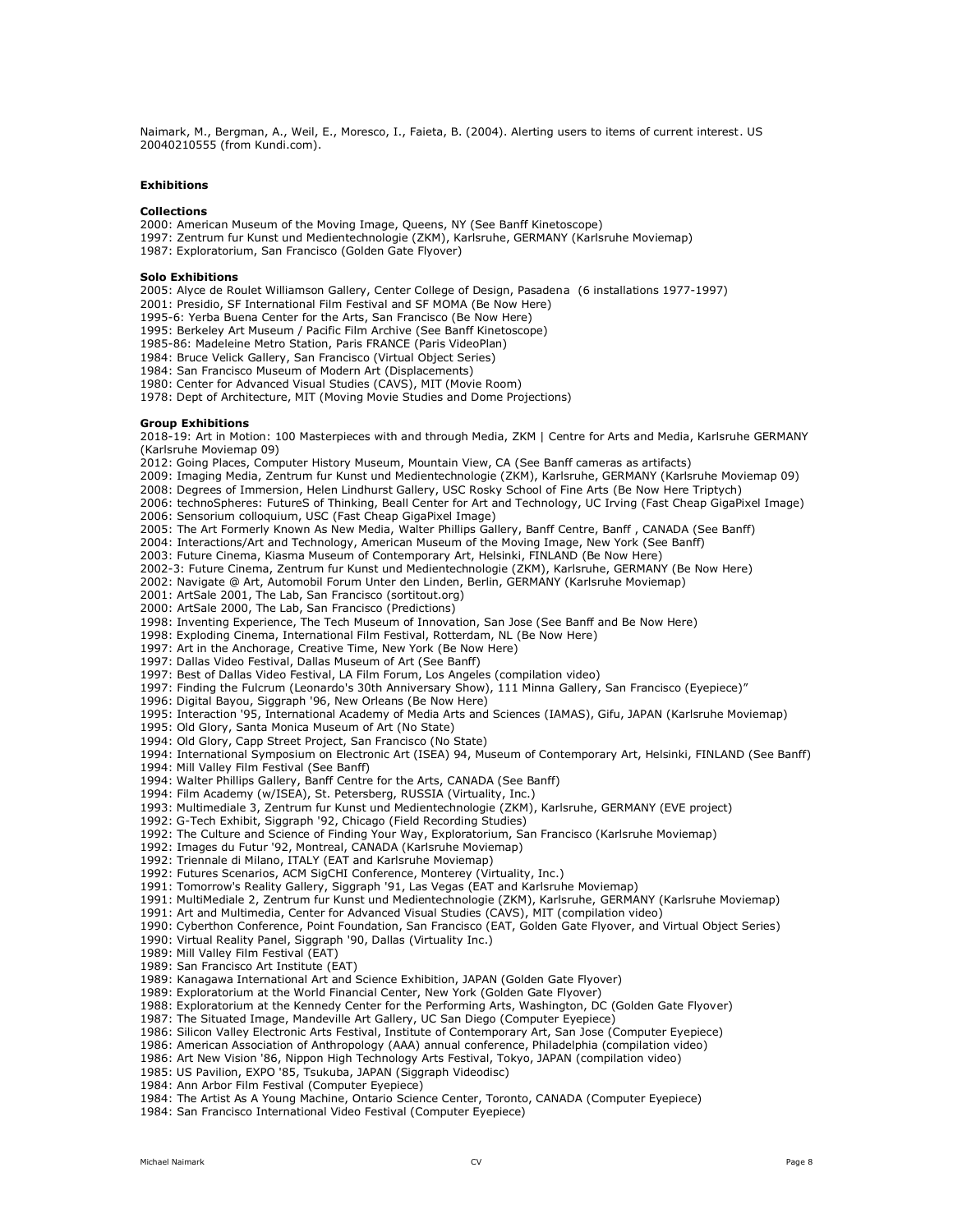1983: Siggraph '83 Artshow, Detroit (Computer Eyepiece)

1982: Palo Alto Film Festival (All My Worldly Things)

1981: SF Art Institute Film Festival (Eyepiece and Moving Movie)

1981: Centervideo, American Center, Paris, FRANCE (Babies on the Subway)

1981: CenterVideo, Koelnischer Kunstverein, Cologne, Germany (Babies on the Subway)

1981: CenterVideo, Kunsthaus, Zurich, SWITZERLAND (Babies on the Subway)

1980: New York Avant Garde Festival (Eyepiece)

1980: Beyond Object, Aspen Art Museum (Moving Movie)

1980: Council for the Arts annual meeting, MIT (Talking Head)

1980: SF Art Institute Film Festival (All My Worldly Things)

1980: CenterScreen Series, Harvard University (All My Worldly Things)

1979: Ann Arbor Film Festival (All My Worldly Things)

1978: The Mall, Washington, DC (Centerbeam)

1977: Documenta 6, Kassel, GERMANY (Centerbeam)

# **Invited Presentations**

290 (06/21): Intro to VR/AR: Past, Present, Future, Shanghai Pudong Public Library, CHINA. 289 (01/21): Online PhD seminar, SmartLab Academy, University College Dublin, IRELAND.

288 (09/20): Kickoff Speaker, "Being Where You're Not," Interactive Telecommunications Program (ITP), NYU.

287 (11/19): Community Forum Organizer, "The Role of the Arts in the Tech of Tomorrow," San Francisco Art Institute. 286 (07/19): "Bird of a Feather" Presenter, "TeleWindow: an NYU Shanghai Research Project," Siggraph, Los Angeles. 285 (05/19): Invited Speaker, "They're Different! VR Art Work at Google Silicon Valley and at NYU Shanghai," HFG Karlsruhe University of Arts and Design, Germany.

284 (05/19): Invited Speaker, "They're Different! VR Art Work at Google Silicon Valley and at NYU Shanghai," ZHDK Zurich University of the Arts, Switzerland.

283 (11/18): Invited Speaker, "NYU SHANGHAI Interactive Media Arts: VR Case Studies," Forum for Development of City Innovation System and Reform of Talent Training Mode, East China Normal University, Shanghai, China. 282 (10/18): Invited Speaker, "Subversion and Inheritance of VR Films and Television Production," 2018 World Conference on VR Industry, Nanchang, China. 281 (08/18): Invited Speaker, "Students Pushing Boundaries: VR Research during Development-Driven Times," Shanghai Design Week, China.

280 (06/18): Invited Speaker, "VR dot edu: Some Notes on the Role of Academia during a Frenzy," NYU Abu Dhabi.

279 (12/17): Salon Keynote, "The Future of VR," Global Cre8 Summit, Shenzhen, China.

278 (09/17): Faculty Lunch Speaker Series, "VR / AR: When's the Gold? (And Where's the Art?)," NYU Shanghai, China

277 (05/17): Opening Keynote, "Besides the Screen: VR, Volumetric Cinema, and Space Control", Vitoria, Brazil.

276 (04/17): Opening Keynote, "Collisions: VR, Immersive Art, and Technology", The 14th Factory / VRLA, Los Angeles.

275 (12/16): Visiting Instructor, "Virtual Reality for Artists", Objectifs Centre for Photography and Film, Singapore.

274 (12/16): Opening Keynote, "The Digital in Cultural Spaces", National Museum of Singapore

273 (10/16): Invited Speaker, Digital Futures program, Ontario College of Art and Design, Toronto

272 (10/16): Opening Keynote, First Virtual Reality Creative Doc Lab, Canadian Film Centre, Toronto

271 (10/16): Opening Keynote, "Weird Reality: New and Independent Visions for Head-Mounted Art and Code," CMU

270 (09/16): Invited Speaker, "Technologies of Presence" class of Scott Fisher, USC School of Cinematic Arts

- 269 (09/16): Invited Speaker, "Social Media / Social Movements" class of David E. Harris, UC Berkeley School of Business
- 268 (02/16): Invited Speaker, "Cameras, Interactivity, and VR", NYU Interactive Telecommunications Program

267 (09/15): Panel Chair, Virtual Reality's Creative Landscape," Hacking Arts 2015, MIT Media Lab

266 (09/15): Invited Speaker, "Thereness: On Place and Virtual Reality," Designers & Geeks, San Francisco

265 (06/15): Invited Speaker, "Art & Invention", Livingroom Light Exchange, San Francisco

264 (05/15): Invited Speaker, "Art & Invention", Gray Area Art Festival, San Francisco

263 (04/15): Invited Critiquer, Art and Design class of Camille Utterback, Stanford University

262 (04/15): Invited Speaker, Film class of James J. McKee, San Francisco Art Institute

261 (02/15): Invited Speaker, "Stereo Pano Ciné", Friday Tech Talk (first ever), Jaunt VR, Palo Alto

260 (11:14): Invited Speaker, ("Art & Invention") Convergence: Intl Summit on Art+Technology, Banff Centre, Canada

259 (11/14): Invited Speaker, "VR Form & Content", Douglas Trumbull Studios, Berkshire Hills, MA

258 (11/14): Invited Speaker, "Art & Invention", Bennington College, VT

257 (11/14): Invited Speaker, "VR Form & Content", Runway / Twitter, San Francisco

256 (11/14): Invited Speaker, "VR Form & Content", NewInc / New Museum, NY

255 (11/14): Invited Speaker, "Art & Invention", Interactive Telecommunications Program, NYU

254 (11/14): Invited Speaker, "VR Form & Content", Edwin Schlossberg Interactive, NY

253 (11/14): Invited Speaker, "Art & Invention", The New School, NY

252 (11/14): Invited Speaker, ("VR Form & Content"), Entertainment Technology Center, USC Cinema

251 (10/14): Invited Speaker, "Art & Invention", Arts and Technology Program, UT Dallas

250 (10/14): Invited Speaker, ("Thereness") "Image as Location" conference, UC Berkeley

249 (10/14): Invited Speaker, "Art & Invention", Stamps School of Art and Design, UMich Ann Arbor

248 (05/14): Keynote, First International Symposium on Immersive Creativity, SAT, Montreal

247 (04/14): Invited Speaker, "Cycloramas Re-Imagined", Institute for Creative Technology, USC

246 (01/14): Invited Speaker, Environmental Visions Symposium, Nanyang Technological University, Singapore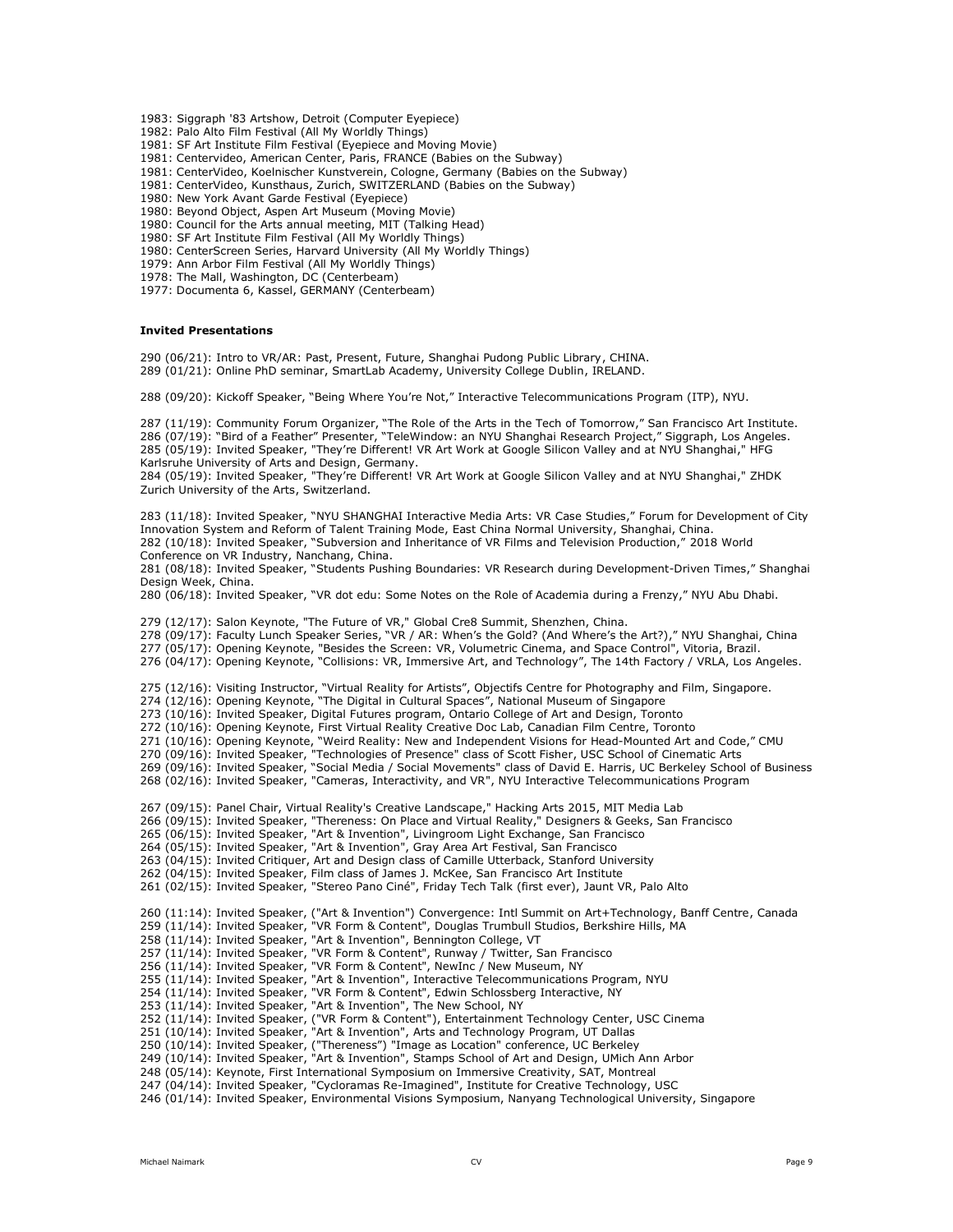245 (09/13): Opening remarks ("I used to think patents were cool.") Patent Pending art exhibition, Zero1 Garage, SJ

- 244 (06/13): Opening Keynote, ISEA 2013, 19th International Symposium on Electronic Art, June 11, Sydney
- 243 (06/13): Master Class, X Media Lab, College of Fine Arts, UNSW, Sydney
- 242 (06/13): Keynote, "Defusing Glass: Google's Critical Mission", X MediaLab, Museum of Contemporary Art, Sydney
- 241 (06/13): Seminar, LaSalle College of Art, Singapore
- 240 (06/13): Seminar, Arts and Creativity Lab, National University, Singapore
- 239 (05/13): Seminar, "Three 'Slow' Global Media Projects", Creative Media Centre, City University, Hong Kong
- 238 (05/13): Invited Speaker, "Truth, Beauty, Freedom, and Money" art exhibition, K11, Shanghai, China
- 237 (04/13): Invited Speaker, Design Week, American University Sharjah, UAE
- 236 (06/12): Keynote, XMediaLab Global Media Ideas, Sydney Opera House
- 235 (06/12): Panelist, "Unreal Labs and Awesome Projects," Vivid Syndey, Sydney Museum of Contemporary Art
- 234 (02/12): Invited Speaker, "Mediated Environments" class, The New School (via video)
- 233 (06/11): Invited Speaker, "Representing Earth", ITP Camp II, NYU
- 232 (05/11): Invited Speaker, "Place Representation and the 'One Earth' Model", Media Lab, MIT
- 231 (03/11): Presenter, "Art as a Way of Knowing" conference, NSF and Exploratorium, San Francisco
- 230 (02/11): Invited Speaker, "Mediated Environments" class, The New School (via video)
- 229 (11/10): Co-Host, "Movie Tagger" Salon, USC
- 228 (06/10): Invited Speaker, "Representing Earth", ITP Camp, NYU
- 227 (04/10): Keynote, Annual Research Conference, University for the Creative Arts, London, UK
- 226 (03/10): Poster and short presentation, "True Tally", International Conference on Computational Photography, MIT
- 225 (03/10): Invited Speaker, "Representing Earth", Stanford HCI Seminar, Stanford University
- 224 (02/10): Invited Speaker, "Mediated Environments" class, The New School (via video)
- 223 (03/09): Invited Speaker, "Just Like Being There?", University of Montreal, CANADA
- 222 (01/09): Panelist, "The Big Picture," Netherlands Architecture Inst. & Intl. Film Festival Rotterdam, NETHERLANDS
- 221 (10/08): Opening Speaker, Second International conference on image science, Danube University, Krems, AUSTRIA
- 220 (06/08): Participant, "Conversations on authors, institutions and ties between the two", Kitchen Budapest, HUNGARY
- 219 (04/08): "Viewfinder: How to Seamlessly "Flickrize" Google Earth", Google Tech Talk
- 218 (02/08): Immersion and It's Applications: 360 Degress of Difference, Vision and Voices panel, USC
- 217 (09/07): Keynote, "Media aRt&D", xMediaLab Workshop, Singapore
- 216 (08/07): Panel Chair, "Artists have changed," for Leonardo journal, Siggraph, San Diego
- 215 (05/07): "The 'I" in CHI" panel, Computer/Human Interaction (CHI) Conference, San Jose
- 214 (10/06): Opening Seminar for the Art and Technology Planning Group, NYU
- 213 (09/06): PICNIC '06 Cross Media Week, Amsterdam, NETHERLANDS
- 212 (08/06): Third Annual Seminar in Experimental Critical Theory, UC Irving
- 211 (07/06): Institute for Creative Technology, USC
- 210 (06/06): Big Picture Summit, National Geographic Society, Washington, DC
- 209 (05/06): Department of Design | Media, UCLA
- 208 (03/06): School of Art, USC
- 207 (10/05): Frontiers in Optics, the 89th Annual Meeting of the Optical Society of America, Tucson
- 206 (10/05): REFRESH! First International Conference on Media Arts, Science, and Technology, Banff Centre, CANADA
- 205 (9/05): School of Fine Arts, San Francisco State University
- 204 (4/05): IMC Expo, Chelsea Art Museum, New York
- 203 (2/05): Vision Group, California Institute of Technology, Pasadena
- 202 (2/05): Design Dialogues, Media Design Program, Art Center College of Design, Pasadena
- 201 (12/04): EALA Presents, Electronic Arts, Marina del Ray
- 200 (12/04): Big Picture Summit, Interactive Telecommunications Program, NYU
- 199 (11/04): Interactive Media Division Forum, USC
- 198 (11/04): 12th International Panorama Conference, Hunter College, New York
- 197 (11/04): Art, Science, Technology Forum for National Science Week, Gijón, SPAIN
- 196 (11/04): Institute for Creative Technologies, USC
- 195 (09/04): Ars Electronica, Linz, AUSTRIA
- 194 (08/04): Siggraph '04, Los Angeles
- 193 (07/04): First International Conference on Design Computing and Cognition (DCC '04) Workshop, MIT
- 192 (05/04): Digital Avant-Garde, Celebrating 25 Years of Ars Electronica, Austrian Cultural Forum, New York
- 191 (02/04): Dolphin Cognition Workshop, Wildlife Conservation Society, NYC Zoo, New York
- 190 (01/04): Interactive Media Division, USC School of Cinema-Television Visiting Speaker Series
- 189 (11/03): Role of the Arts in a Research University (open mic statement to the Presidents of NYU and Columbia), NYU
- 188 (11/03): National Art and Technology Network meeting, Arizona State University, Tempe
- 187 (10/03): Intro Class, Interactive Telecommunications Program (ITP), NYU
- 186 (06/03): ZeroOne Foundation, Palo Alto
- 185 (06/03): Intel Research Invited Seminar Speaker Series, Berkeley
- 184 (04/03): Exploratorium, San Francisco
- 183 (04/03): Friday Seminar Series, Interactive Telecommunications Program (ITP), NYU
- 182 (02/03): TTI Vanguard Conference, San Jose
- 180 (01/03): Dublin Arts and Technology Association (DATA), Dublin, IRELAND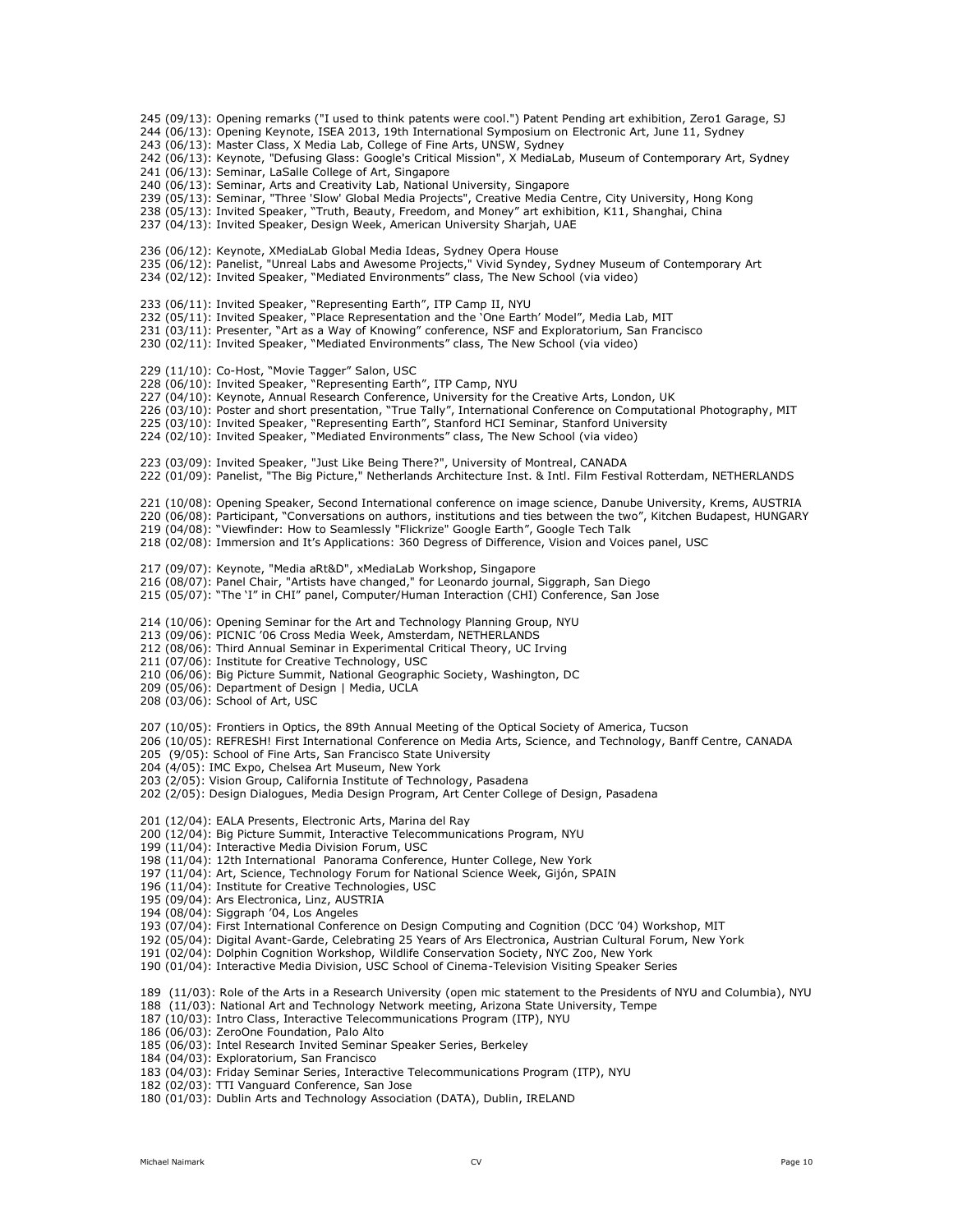179 (10/02): Computer Art Department, School of the Visual Arts (SVA), New York

- 178 (10/02): Intro Class, Interactive Telecommunications Program (ITP), NYU
- 177 (10/02): Future Cameras, Computer Science Department, NYU
- 176 (04/02): Art, Technology, and Culture Colloquium, UC Berkeley
- 175 (04/02): Numer.02 Interactive Design Conference, Centre Pompidou, Paris, FRANCE
- 174 (04/02): Media Lab Europe, Dublin, IRELAND
- 173 (04/02): Digital Arts Symposium, College of Fine Arts and Center for Consciousness Studies, U Arizona, Tucson
- 172 (01/02): InterMediun Institute, Osaka, JAPAN
- 171 (12/01): DoCoMo House, Keio University, Tokyo, JAPAN
- 170 (11/01): Ways of Working Seminar, Arts Council of England, London, UK
- 169 (11/01): Future of Creativity Symposium Discussant, AAC / School of the Art Institute, Chicago
- 168 (10/01): Embedding Media in Culture Panel, Interaction '01, IAMAS, Gifu, JAPAN
- 167 (10/01): International Academy of Media Arts and Sciences, Gifu, JAPAN
- 166 (06/01): Bridges Symposium, USC / Banff Centre, Los Angeles
- 165 (02/01): Center for Digital Media, SF Art Institute
- 164 (11/00): Art Frontiers: Partners in Art and Industry Symposium, Ground Zero / The Kitchen, Menlo Park, CA
- 163 (10/00): Arts Panel, First MIT Media Lab Reunion
- 162 (10/00): Looking at San Francisco Panel, "Really Wired" exhibition, New Langton Arts, San Francisco
- 161 (10/00): Master Viewpoints Presentation, Edgewise Conference, New York
- 160 (05/00); Green Interfaces Panel, Planetwork Conference, Presidio, San Francisco
- 159 (05/00): Bernard Q. Nietschmann Memorial, Faculty Club, UC Berkeley
- 158 (05/00): Center for Interactive Art, SFSU
- 157 (04/00): Digital Work and Play Symposium, Mission College, Santa Clara
- 156 (03/00): At What Stage Art and Technology Symposium, The Kitchen, New York
- 155 (03/00): Design Department, UCLA
- 154 (02/00): Art Dept, Mills College, Oakland
- 153 (02/00): New Media: Where To Now? Panel, The Lab, San Francisco
- 152 (02/00): Computer Science Department, UNC, Chapel Hill
- 151 (06/99): Design Digital Theme, International Design Conference, Aspen
- 150 (04/99): Lannan Foundation, Geography Dept, UC Berkeley
- 149 (03/99): Arts Dedication Ceremony, The Tech Museum of Innovation, San Jose
- 148 (11/98): Artists and Technologists Working Together Panel, ACM UIST Conference, San Francisco
- 147 (11/98): Ecole des Beaux Arts Aix en Provence, FRANCE
- 146 (11/98): VSMM '98, Gifu, JAPAN
- 145 (09/98): Center for Advanced Visual Studies (CAVS) Series, MIT
- 144 (05/98): Virtual Museums on the Internet Symposium, Salzburg, AUSTRIA
- 143 (04/98): Scripted Spaces Conference, Art Center, Pasadena
- 142 (03/98): Design Department, UCLA
- 141 (02/98): Spatial and Collaborative Cinema Panel, International Film Festival, Rotterdam, NL
- 140 (12/97): Conceptual Design/Information Arts Dept, SFSU
- 139 (11/97): Global Jukebox presentation, ITP, NYU
- 138 (10/97): Art Dept, UC Santa Barbara
- 137 (10/97): Multimedia Series, Santa Barbara Community College
- 136 (10/97): Art Dept, Art Center, Pasadena
- 135 (10/97): Virtual Worlds Beyond the Screen Lecture Series, SF MOMA
- 134 (09/97): Telepresence Panel, International Symposium of Electronic Art (ISEA), Chicago
- 133 (08/97): Multimedia Studies Program, SFSU
- 132 (07/97): Consciousness Reframed Conference, CAiiA, University of Wales, Newport, WALES
- 131 (06/97): Multimedia Summit, Banff Centre for the Arts, CANADA
- 130 (02/97): Stereoscopic Displays and Applications, SPIE, San Jose
- 129 (02/97): Fleming Fund Dinner Series, Villa Montalvo, Saratoga, CA
- 128 (02/97): New Genres Dept, SF Art Institute
- 127 (02/97): Computer-Related Design Dept, Royal College of Art, London, UK
- 126 (11/96): Visual Research Conference (SVA), American Anthropological Assn Annual Meetings, San Francisco
- 125 (09/96): Digitale '96, Media Academy, Cologne, GERMANY
- 124 (05/96): Art@Science Symposium, Advanced Telecommunications Research (ATR), Nara, JAPAN
- 123 (05/96): International Academy of Media Arts and Sciences (IAMAS), Gifu, JAPAN
- 122 (05/96): Center for Design Research, Stanford University
- 121 (04/96): Arts Dept, UC Santa Cruz
- 120 (02/96): Governor's Conference on the Arts, Los Angeles
- 119 (01/96): Urban Site Panel, Yerba Buena Center for the Arts, San Francisco
- 118 (11/95): Geography Dept, UC Berkeley
- 117 (11/95): Seminar on Cinema Research, Directors Guild/American Museum of the Moving Image, Queens, NY
- 116 (08/95): Museums of the Future Panel, Siggraph 95, Los Angeles
- 115 (05/95): Oksnoen 95 Symposium on "Presence," Oksnoen, NORWAY
- 114 (11/94): NewMediaLogia Symposium, Moscow, RUSSIA
- 113 (10/94): Artists in Multimedia Panel, ACM Multimedia Symposium, San Francisco
- 112 (08/94): Film Academy (in conjunction with ISEA '94), St. Petersberg, RUSSIA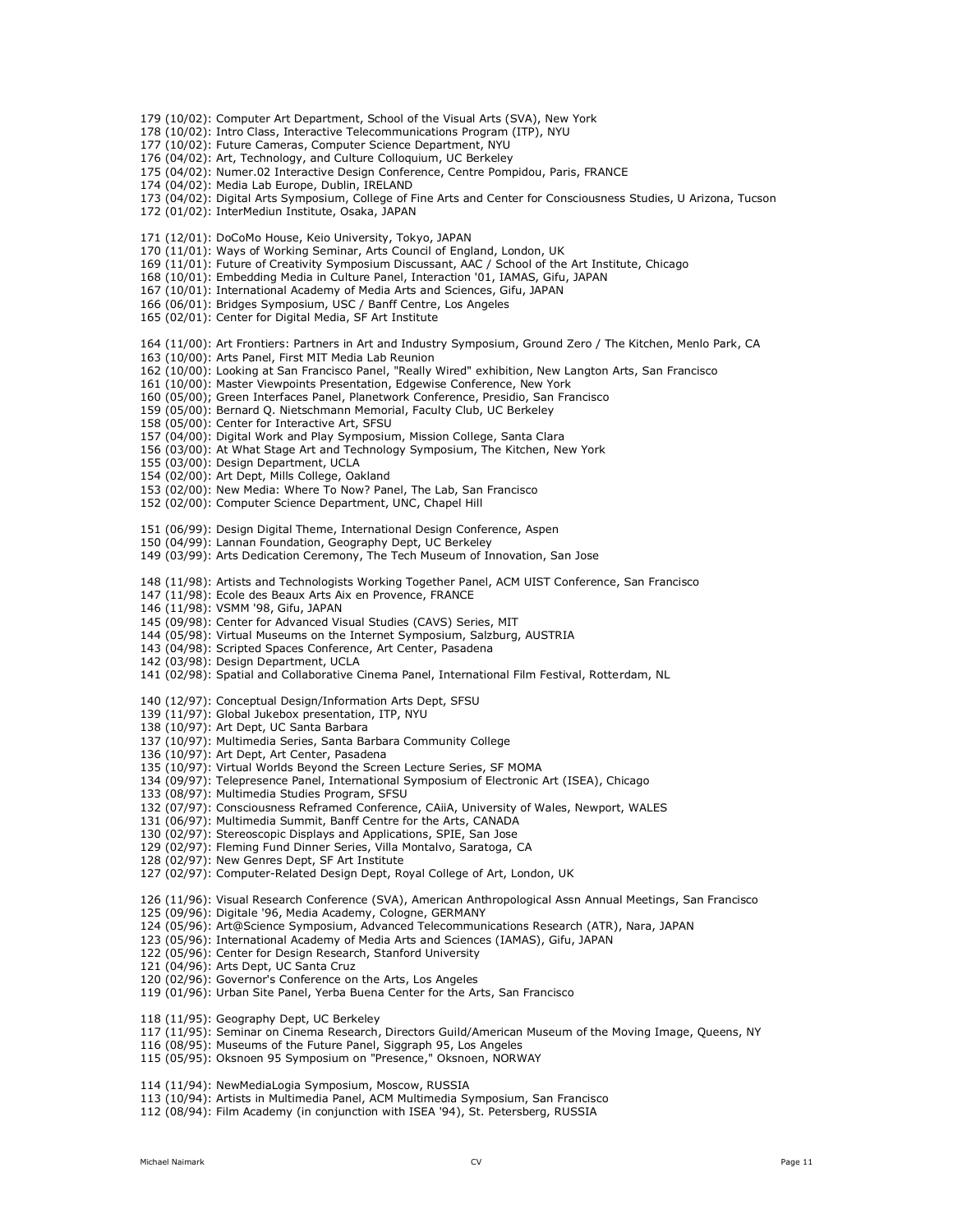- 111 (06/94): Virtual Café (via picturephone), McLuhan Program, U Toronto, CANADA
- 110 (05/94): Museum of the Future Symposium, University of Ferrara/UC Berkeley, Bologne, ITALY
- 109 (05/94): Art and Virtual Environments Symposium / Cyberconf 4, Banff Centre, CANADA
- 108 (04/94): Center for Digital Multimedia, NYU
- 107 (03/94): Espace Electra, U Paris 1+8 Joint Series, Paris, FRANCE
- 106 (11/93): Explorations in New Realities, Dallas Video Festival, Dallas Museum of Art
- 105 (05/93): Cyberspace 3 Conference, Austin
- 104 (05/93): Beaux-Arts, Paris, FRANCE
- 103 (03/93): Dept of Architecture, UC Berkeley
- 102 (03/93): Art Talk, Xerox PARC, Palo Alto
- 101 (02/93): Interface II Conference, Hamburg, GERMANY
- 100 (02/93): College of Arts and Sciences, USF
- 99 (11/92): Human Computer Interaction Seminar, Stanford University
- 98 (11/92): Navigation Series, Exploratorium, San Francisco
- 97 (10/92): CyberArts Conference, Pasadena
- 96 (09/92): Center for Creative Imaging, Camden, ME
- 95 (06/92): Virtual Travel Panel, Travel and Tourism Research Association (TTRA) Annual Conference, Minneapolis
- 94 (06/92): VR and Art Panel, YLEM, Exploratorium, San Francisco
- 93 (05/92): Design for Conversations Seminar for duPont, Pangaro Inc., Boston
- 92 (01/92): Artistic Experimentation with Multimedia Panel, MacWorld EXPO, San Francisco
- 91 (11/91): Bioapparatus Residency, Banff Centre, CANADA
- 90 (10/91): Bits of Art series, School of Art, University of Cincinnati
- 89 (10/91): Pioneer LDC, Tokyo, JAPAN
- 88 (10/91): Art and Multimedia panel, International Conference on Multimedia '91, Tokyo, JAPAN
- 87 (10/91): Savannah College of Art and Design
- 86 (10/91): Center for Electronic Art, San Francisco
- 85 (08/91); First Moscow International Workshop on Human-Computer Interaction, Moscow, USSR
- 84 (08/91): Virtual Reality Summer Seminar, SF Art Institute
- 83 (06/91): Center for Electronic Art, San Francisco
- 82 (05/91): MultiMediale 2, ZKM, Karlsruhe, GERMANY
- 81 (04/91): Cyberspace II Conference, Santa Cruz
- 80 (03/91): ITVA panel, San Francisco
- 79 (03/91): IBM (DPS Project), Los Angeles
- 78 (02/91): Center for Electronic Art, San Francisco
- 77 (12/90): Interactive Multimedia Association Developer's Forum, Scottsdale, AR
- 76 (10/90): Cyberthon Conference, San Francisco
- 75 (10/90): Center for Electronic Art, San Francisco
- 74 (08/90): Interface Panel, Siggraph '90, Dallas
- 73 (08/90): Center for Electronic Art, San Francisco
- 72 (07/90): Multimedia '90 Conference, Hakone, JAPAN
- 71 (07/90): Center for Electronic Art, San Francisco
- 70 (04/90): Gender and Cultural Bias Panel, Computer Games Developer's Conference, San Jose
- 69 (03/90): Whittle Communications, Knoxville
- 68 (03/90): Pacific Film Archive, UC Berkeley
- 67 (02/90): Conceptual Design Dept, SFSU
- 66 (12/89): Whittle Communications, Chicago
- 65 (12/89): St Louis Zoo
- 64 (11/89): US International Cultural and Trade Center Commission, Washington DC
- 63 (11/89): Lucasfilm/Apple Umbrella (LUAU) talk, Headlands Center for the Arts, Marin Headlands, CA
- 62 (11/89): Art Dept, SFSU
- 61 (10/89): Autodesk Corporation, Sausalito
- 60 (10/89): Society of Motion Picture and Television Engineers (SMPTE) Conference, Los Angeles
- 59 (10/89): Avenues Toward Artificial Reality Panel, Intertainment '89 conference, New York
- 58 (09/89): Film Dept, SF Art Institute
- 57 (02/89): American Society of Magazine Photographers, San Francisco
- 56 (02/89): Developing Interactive Video Workshop, Aspen Institute, Wye Woods, MD
- 55 (11/88): Apple Developer's Conference, Cupertino
- 54 (10/88): Production Issues Panel, Intertainment '88 Conference, New York
- 53 (08/88): Museum of Science and Industry, Chicago
- 52 (08/88): Multi Image Association, Phoenix
- 51 (07/88): Open School, Apple Vivarium Project, Los Angeles
- 50 (06/88): Fluid Media Conference, Apple Computer, Cupertino
- 49 (05/88): Beyond CAD Symposium, American Institute of Architects, San Francisco
- 48 (02/88): Multimedia Authoring Panel, Microsoft Third International CD-ROM conference, Seattle
- 47 (12/87): Lotus Development Corporation, Cambridge
- 46 (10/87): Mattel Inc., Hawthorne, CA
- 45 (09/87): Interactive Video for Museums Workshop, Boston Museum of Science
- 44 (07/87): Society of Motion Picture and Television Engineers (SMPTE), San Francisco Chapter
- 43 (06/87): High Technology Media Panel, American Association of Museums Annual Conference, San Francisco